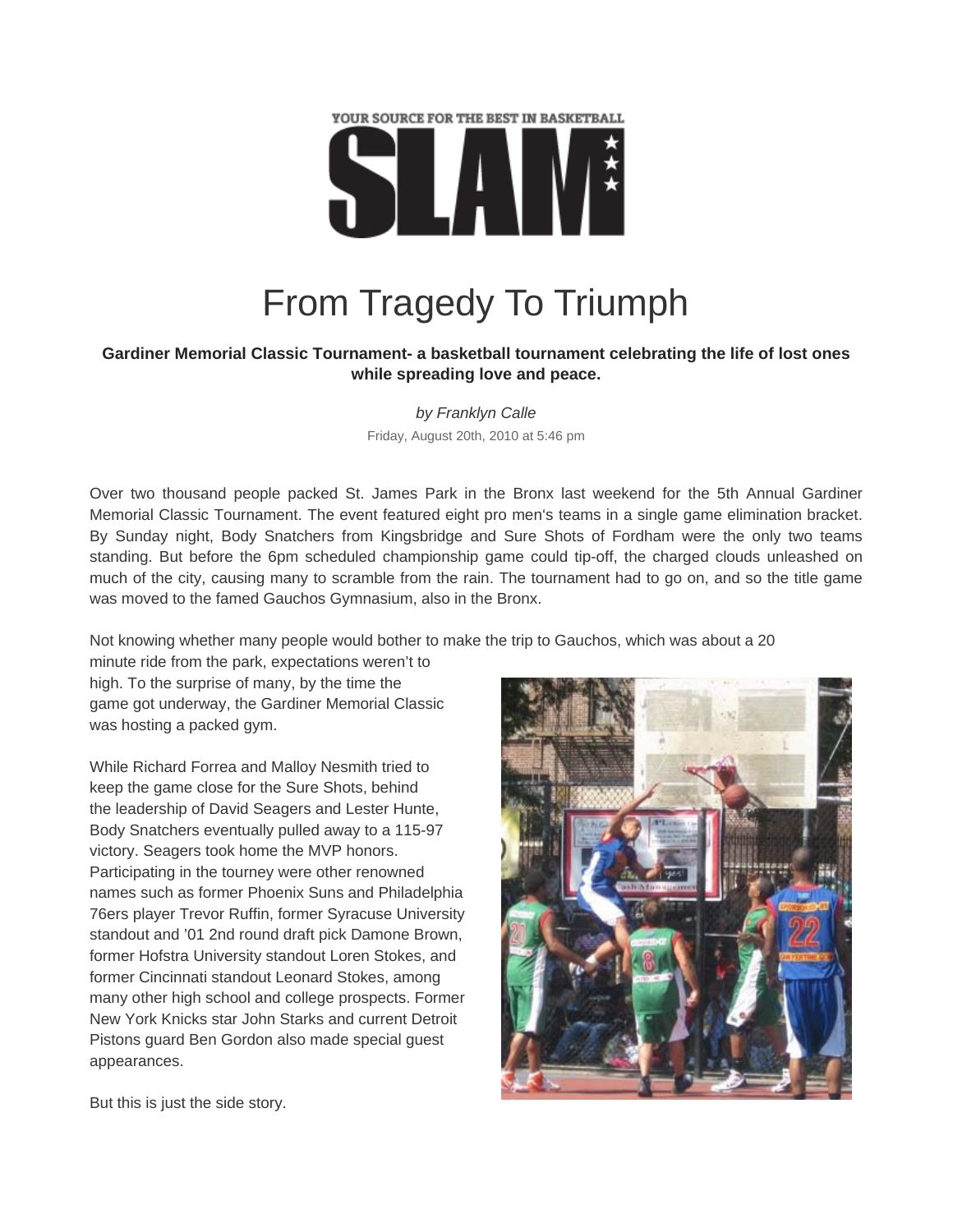The story within the story is the significance of the event and the motivation behind it.

Dexter Gardiner, the founder of the Gardiner Memorial Foundation as well as the tournament, started this summer classic in 2006 as way to remember the life of his mother, who'd passed away in January of that year, and his sister, who passed away of cancer in June of the same year. But tragedy struck once again that July when his twin brother, Derrick, who came up to New York from Mississippi to take part in the memorial, got into a fatal car accident in the Bronx River Parkway as they left the event. The accident killed him and five other family members, including his 6-year old daughter and three nephews.

Dexter and Derrick were streetball legends around Kingsbridge, the neighborhood where the park hosts the annual event. "2006 was devastating for me, so out of that I just started it. At one time, I gave up on everything," says Dexter. "But somehow the Lord just blessed me to continue with it and every year it just got bigger and bigger."

That very first year, Dexter had about \$1,500 for the event and simply began pressing t-shirts. That was the case for the first three years until the law firm Gersowitz Libo & Korek stepped in.

"At first, we just played with what we had. My brother and I were streetball legends around the way and people knew who we were, so people came out to support the community. Every year it just got bigger," Gardiner recalls. "We went from pressing up t-shirts with no numbers on the back to full uniforms."

Dexter, 44, played in a adults Westchester county league with Jeff Korek, a partner at Gersowitz Libo & Korek. They were teammates for more than a year, when Gardiner walked up to Korek and gave him a flyer for the 2009 memorial. He was collecting any contributions possible for the event. Korek, moved by the circumstances and the tragedy behind the event, decided to go back to his office and talk to the other partners at the firms about the tournament. It didn't take long before they all signed on.

"I thought it would be great if Dexter and I partnered up, and if our law firm gave back to the community by giving him some support financially," says Korek.

The law firm contributed over \$30,000 for the tourney's expenses. During halftime of this year's championship game, four large flat screen TVs and an iPad were raffled off to adults in attendance. For the children: 48 book bags with school supplies in them were given away, 12 laptops to kids 12 and younger were donated, and four \$1,500 scholarships were offered to selected college-bound students. In addition, there was enough food and refreshments for everyone in attendance. Macaroni and cheese, BBQ chicken, rice, and burgers were all part of the menu. And did I mention that it was all free?

"I think that Dexter's story is a great story of overcoming human tragedy as supposed to kind of laying down and surrendering. It's all about getting back on your feet and pulling the community together. Kind of give them support and find support in them," says Korek (left, in green basketball uniform). "While we do a lot of work trying to help people and repair their lives, Dexter's living it and trying to contribute to people and repair their lives in a real way. This two-day event I think pulls together a community that needs help in a lot of ways."